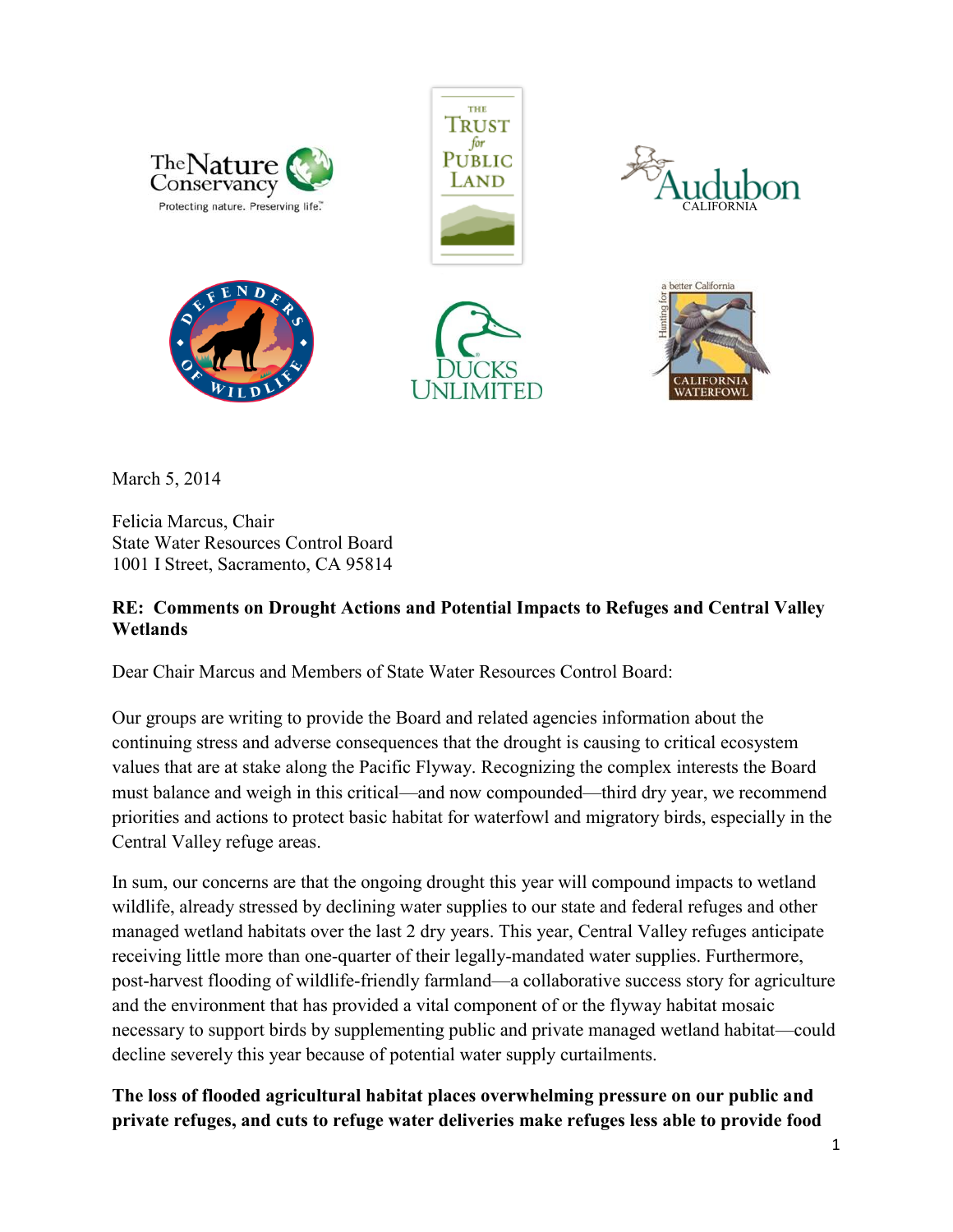**resources and nesting habitat for millions of birds and other species.** Collectively, available habitat may be reduced to levels not seen since the early 1980s. We must consider these collective and compounding effects on birds and other wetland-dependent wildlife and safeguard against so much habitat loss in the Central Valley.

We appreciate and recognize the challenge confronting the Board to balance all interests in response to the drought and increasingly scarce water resources. We understand through the proposed revisions to the Board's Emergency Order (February 28, 2014) that the Board staff continues to seek an overall water management strategy that addresses multiple public interests, including contractual obligations for both urban and agricultural water users, water quality considerations, and conservation of fish and wildlife. We also recognize the important objective of maintaining salinity control in the Delta throughout 2014. We continue to support the Board's efforts to anticipate and plan for continued drought conditions, and to ensure enough water is stored for the health and safety of all Californians, while also recognizing north-of-Delta, in-Delta, and south-of-Delta environmental protections. However, we discourage the Board from being too hasty. Take action only after directly engaging with agencies and organizations, considering all information provided by the state and federal water projects and creative solutions proposed by water users.

## Protecting Central Valley wetlands is critically important – especially during drought.

California's public refuges, private wetlands, and some agricultural land provide indispensable habitat along the Pacific Flyway—together piecing together less than one-tenth of the four million wetland acres that once supported migrating birds and other wildlife before human development over a century ago. Millions of birds depend on these wetlands to rest and feed between long flights of hundreds or even thousands of miles. Their over-winter survival and breeding success from one season to the next is critically linked to the quality, abundance, and distribution of wetlands in the Central Valley. These relatively few remaining wetland areas are not incidental; their existence depends on dedicated water supplies and active management.

During the last severe California drought in the late 1970s, curtailments to refuge water deliveries resulted in significant impacts to wetland habitat and waterbird populations, especially wintering waterfowl. Further declines in the 1980s ultimately led to federal legislation and international agreements to mitigate for and reverse the damage.

Since the 1980s, thousands of acres of wetland habitat have been restored, and thousands more have been supplemented through compatible agricultural practices such as post-harvest flooding of rice and corn. Central Valley rice fields and wetlands collectively have been designated one of the largest internationally significant shorebird ecological sites in North America. Populations of many once-listed or declining species, such as the Aleutian Canada goose and White-faced ibis, have improved significantly. Recreation opportunities such as hunting and birdwatching have benefitted local communities and economies.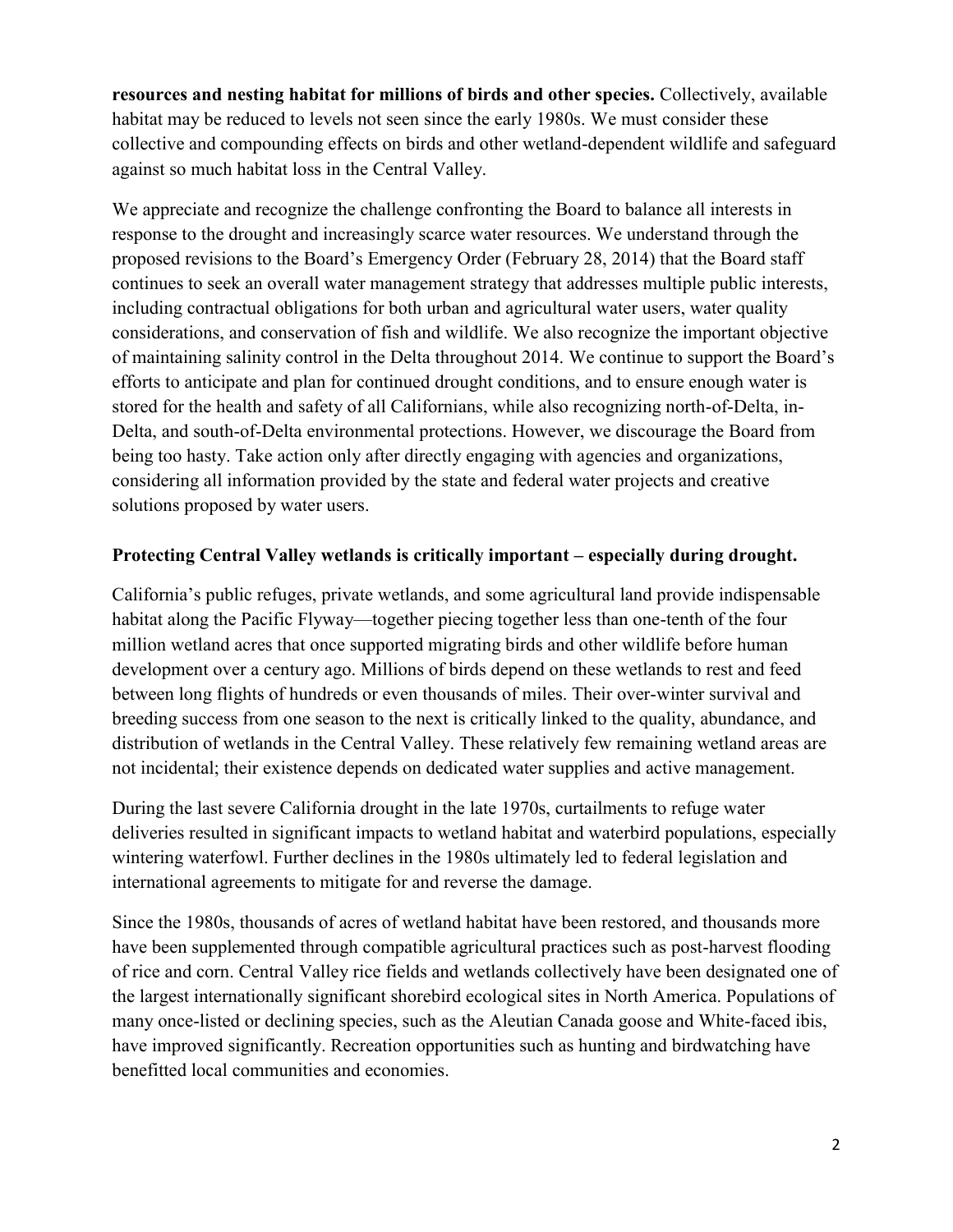This drought—now entering a third consecutive dry year—threatens to dramatically impact the value of these long-term public investments. In particular, the cumulative impacts of habitat lost on both refuges and agricultural land presents an unprecedented challenge to birds and other wetland-dependent wildlife, and it may take many years for populations to recover. Unquestionably, our farms and communities are suffering during this drought. So, too, are migratory birds, resident waterfowl, and other wetland wildlife. These species have no insurance policy to recover from the significant loss of habitat they could suffer this year if no action is taken. To protect our public investments and international commitments, we must provide a backstop to so much habitat loss in the Central Valley by prioritizing and augmenting water supplies to the remaining 5 percent of California wetlands.

## **It is our hope that the Board's actions will help provide a backstop to severe cutbacks in agricultural wetland habitat by prioritizing water supplies to public and private wetlands, especially in dry years.**

In consideration of substantial public investments in Pacific Flyway habitat over many years as well as international commitments to recover migratory bird species in the Central Valley, the Board's considerations and actions should:

- Recognize that the remaining wetlands are a fraction of historical wetlands in the Central Valley, and thus require adequate water to be optimally managed to support the millions of migratory birds that depend on them in wet and dry years. With dwindling agricultural habitat, these wetlands face overwhelming pressure to provide for birds.
- Maintain water deliveries to managed wetlands. Legal commitments to refuge water contracts should not be compromised, especially in drought years. This is exactly the moment when larger ecological values in the flyway are most at risk.
- Provide funding for refuge infrastructure improvements and operations, such as groundwater wells for critical-year supplies, wherever feasible and appropriate.
- Allow refuges to manage forecasted water supplies optimally and efficiently by providing assurances that conserved water will be kept available for delivery in fall, when needed most by refuges to flood up wintering habitat for millions of arriving birds.
- Duly consider our obligations under international commitments as a signatory to the North American Waterfowl Management Plan, an international treaty recognizing the importance of recovering and maintaining waterfowl and other wetland wildlife through wetland restoration throughout North America, by providing water to wetlands in all years.

**To minimize wetland habitat losses this year and protect flyway habitat values, we recommend that the Board consider measures to help ensure some wildlife benefits from water transfers, improve infrastructure, and fund emergency water supply operations.** 

Such measures should include: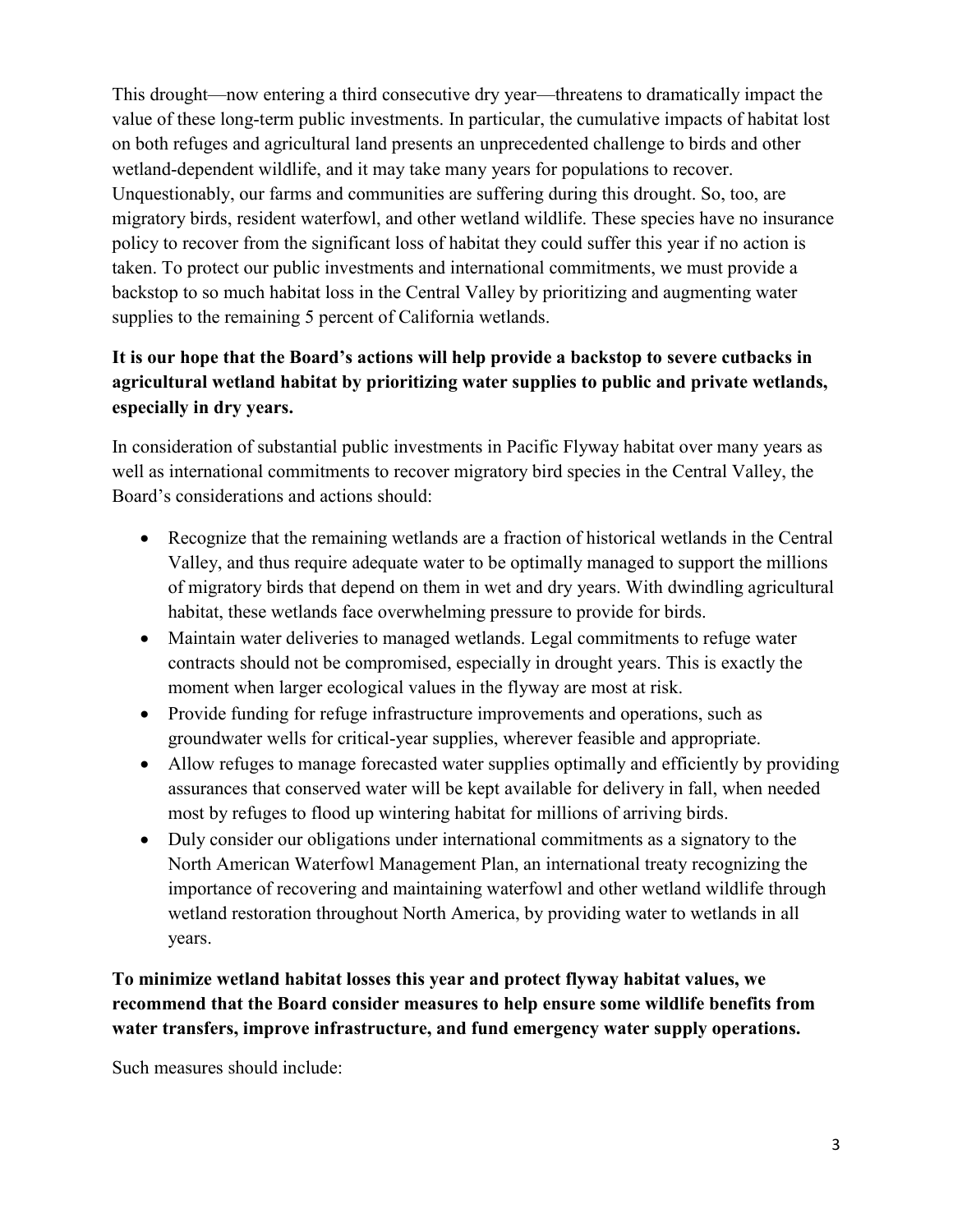- Maximize opportunities to build environmental benefits into these activities that enhance habitat for resident and migratory waterbirds. Water transfers that take water away from habitat-providing rice and other seasonal crops will likely impact birds and other listed terrestrial species.
- Enhance fallowed farmland resulting from water transfers through landowner incentives to provide habitat for resident nesting birds and other wildlife. For example, cover crops can provide critically important waterfowl nesting habitat with minimal precipitation and little to no supplemental irrigation.
- Seek out collaborative measures between state and federal efforts to make additional funding available to refuges so that existing water supply wells and pumps can operate as necessary to support habitat units, without funding restrictions.
- Where appropriate, rehabilitate existing wells and construct new wells at refuges and easement lands to provide supplemental or alternative water supplies in critical years to safeguard the longevity of established managed wetlands.
- Install new and rehabilitate existing infrastructure to improve water use efficiency of public and private wetland units. For example, functional lift pumps and pipelines can provide wetland managers the ability to reuse water flowing through the wetland units to provide spring irrigations to augment food resources to support migratory waterbirds. Grading ponds can also allow more efficient flooding targeted to foraging waterfowl and shorebirds.

## **We urge you to begin monitoring conditions on the ground to adaptively build and manage a better systemic response to emergency drought circumstances, now and in the future.**

- Investments are needed immediately to gauge stress and impacts during this drought year so wetland managers can best optimize conditions for birds across the valley and provide habitat more precisely when and where it is in greatest demand. Disease outbreaks can signal overcrowding on too little available habitat. Supplemental funding is needed for disease detection, diagnosis, and control so that federal and state refuge managers can manage changing conditions and coordinate water and habitat management across the Valley to minimize disease outbreaks.
- Additionally, long-term monitoring programs should be established or existing programs given renewed support to assess habitat conditions for waterfowl and shorebird populations. Impacts of the drought are complex and long-lasting, and current bird population surveys may not adequately reflect drought impacts.

We, the undersigned parties and organizations, very much appreciate your consideration of these measures, and we urge the Board to fully consider the cumulative effects that comprehensive "dewatering" of the Flyway may cause. It is within the Board's authority to prioritize multibenefit actions that can help sustain habitat values in the Central Valley for the benefit of migratory birds and wildlife.